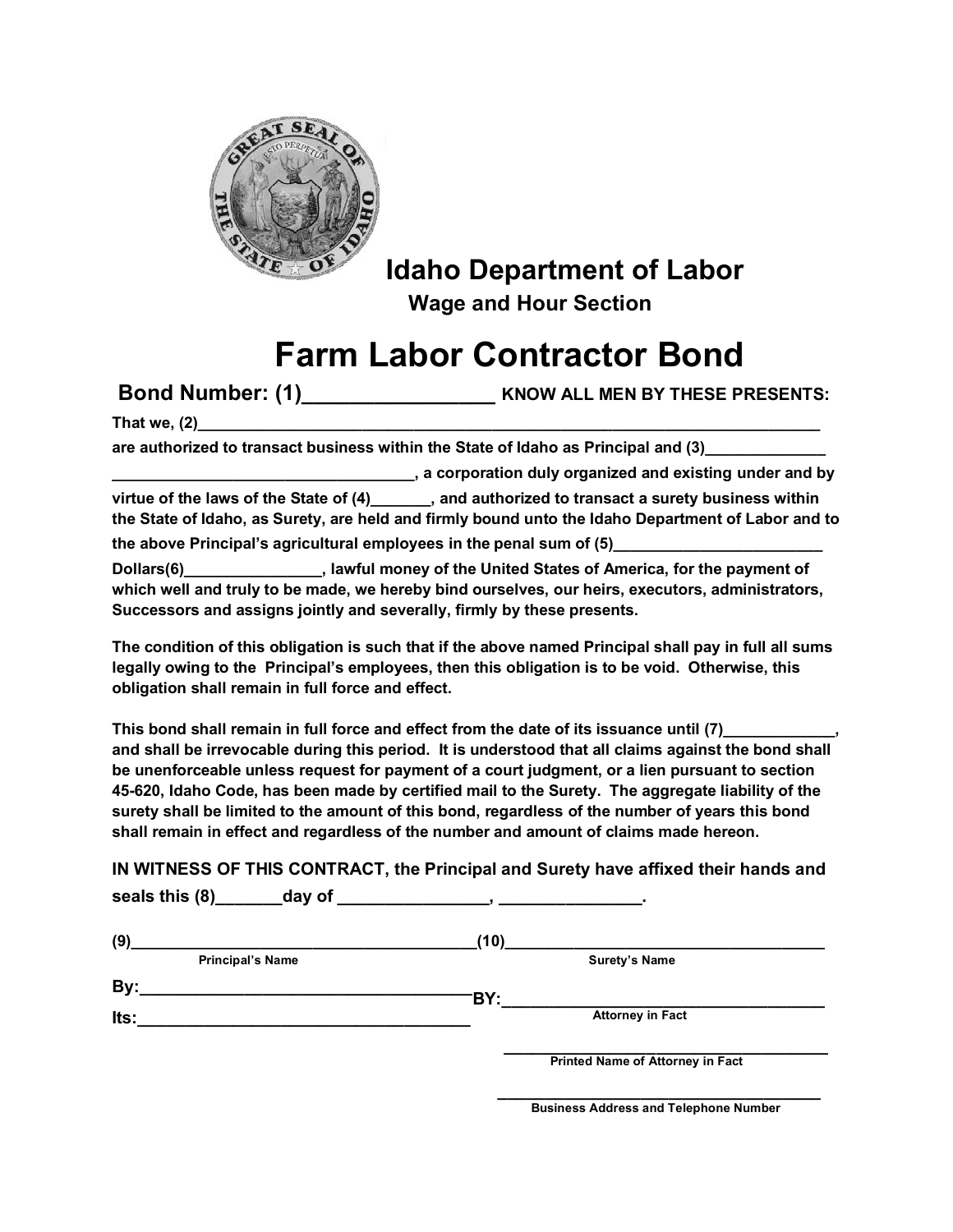**FLC-013 (09/13)** 

## **ACKNOWLEDGEMENT OF SURETY**

State of **a ) )ss. County of \_\_\_\_\_\_\_\_\_\_\_\_\_\_\_\_\_\_\_\_\_)** 

On this \_\_\_\_day of \_\_\_\_\_\_\_\_\_\_\_\_\_\_\_, \_\_\_\_\_\_; before me personally appeared\_\_\_\_\_\_\_\_ **known to me to be the person whose name is subscribed to the foregoing Surety Bond on behalf of the Surety, and acknowledged to me that he/she executed the same as the Surety's duly authorized Attorney in Fact.** 

 **IN WITNESS WHEREOF, I have hereunto set my hand and affixed my official seal, the day and year in this certificate first above written.** 

> **\_\_\_\_\_\_\_\_\_\_\_\_\_\_\_\_\_\_\_\_\_\_\_\_\_\_\_\_\_\_\_\_\_\_\_\_\_\_\_\_\_\_\_\_\_\_\_\_\_\_\_ Notary Public For\_\_\_\_\_\_\_\_\_\_\_\_\_\_\_\_\_\_\_\_\_\_\_\_\_\_\_\_\_\_\_\_\_\_\_ Residing at\_\_\_\_\_\_\_\_\_\_\_\_\_\_\_\_\_\_\_\_\_\_\_\_\_\_\_\_\_\_\_\_\_\_, Idaho**  xxxxx

Commission Expires: **\_\_\_\_\_\_\_\_\_\_\_\_** 

**FLC-013 (09/13)**